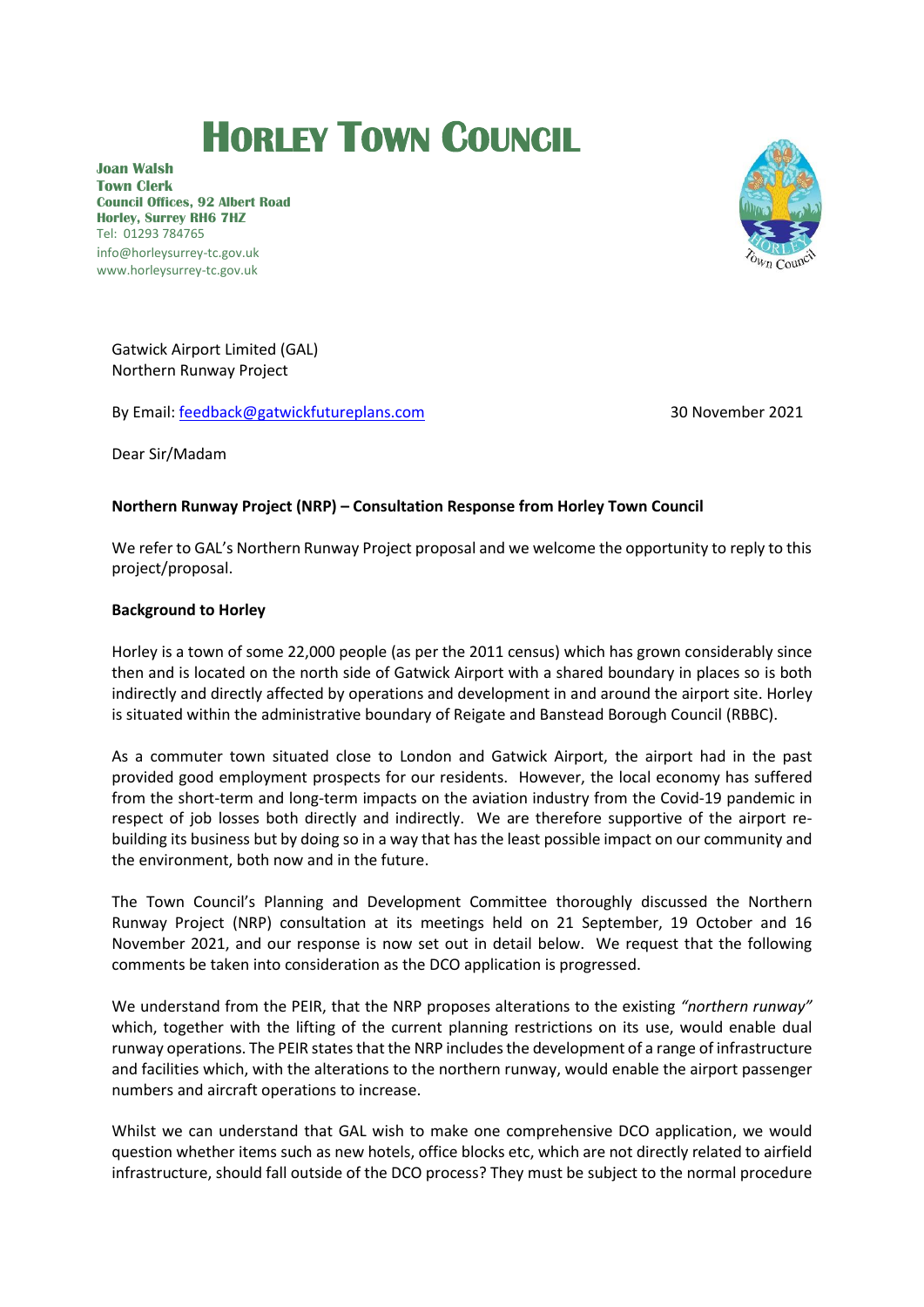for planning applications through the Local Planning Authority. You have not advanced a reason to depart from the normal processes.

We have carefully reviewed the consultation documents at length and have identified the following key issues of concern which we believe would have a significant impact on Horley, as summarised below:

- **FLOODING**
- **NOISE**
- **TRAFFIC / SURFACE ACCESS**
- **AIR QUALITY**

# **FLOODING:**

The River Mole is located to the western side of Horley and the Burstow Stream tributary, running to the east and northern reaches of the Town. Large areas of Horley are therefore located in Flood Zones 2 and 3a & 3b (Appendix C – SFRA) and at an existing high or medium risk from flooding. Surface Water run-off caused by intense short periods of rainfall affect low lying areas around these streams, including Gatwick and Horley. Any additional development that exacerbates flooding is of great concern to the residents of Horley and Horley Town Council.

Crawley Borough Council's Level 1 Strategic Risk Assessment for the Upper Mole Catchment states that *'The provision of buffer strips is important in preserving watercourse corridors, flood flow conveyance and future watercourse maintenance and improvement. It also enables the avoidance of disturbing ecology and the structural integrity of riverbanks'.*

The SFRA states that '*Developers should:*

- *Not build within 12m from the edge of bank of any Ordinary Watercourse within the district*
- *Not build within 8m from the edge of bank of any Main River within the District in accordance with the Environment Permitting Regulations (2016)*
- *Seek opportunities on a site-by-site basis to increase these buffer distances to 'make space for water,' allowing additional capacity to accommodate climate change'.*

Both the River Mole and Gatwick Stream pass close to Gatwick and with GAL's proposals to build on more land around the current Gatwick area, this means that there are fewer buffer strips available.

It is considered that there would be impacts on a range of aspects of the water environment during the initial construction phase and we have noted the mitigation measures proposed in the PEIR. However, the conclusion that *'the magnitude of impact on health and wellbeing is considered to be negligible'* would appear dismissive of local residents' consideration of the project in respect of flooding when the reality of previous flood occurrences within the area did make a significant impact on the health and wellbeing of many Horley residents. There is also no consideration of the environmental and ecological short, medium and long term impacts.

We note that the PEIR [Ref FRA Appendix 11.9.1 – Figure 11.6] shows two new attenuation ponds by the Longbridge Roundabout, taking surface water off the highway into the holding ponds before draining into the River Mole channel. One of the proposed attenuation ponds is at Church Meadows, currently a popular amenity space used by local residents.

Church Meadows is identified on the Reigate and Banstead Borough Council Proposals Map as falling within the Church Road Conservation Area, is designated urban open space, and forms part of the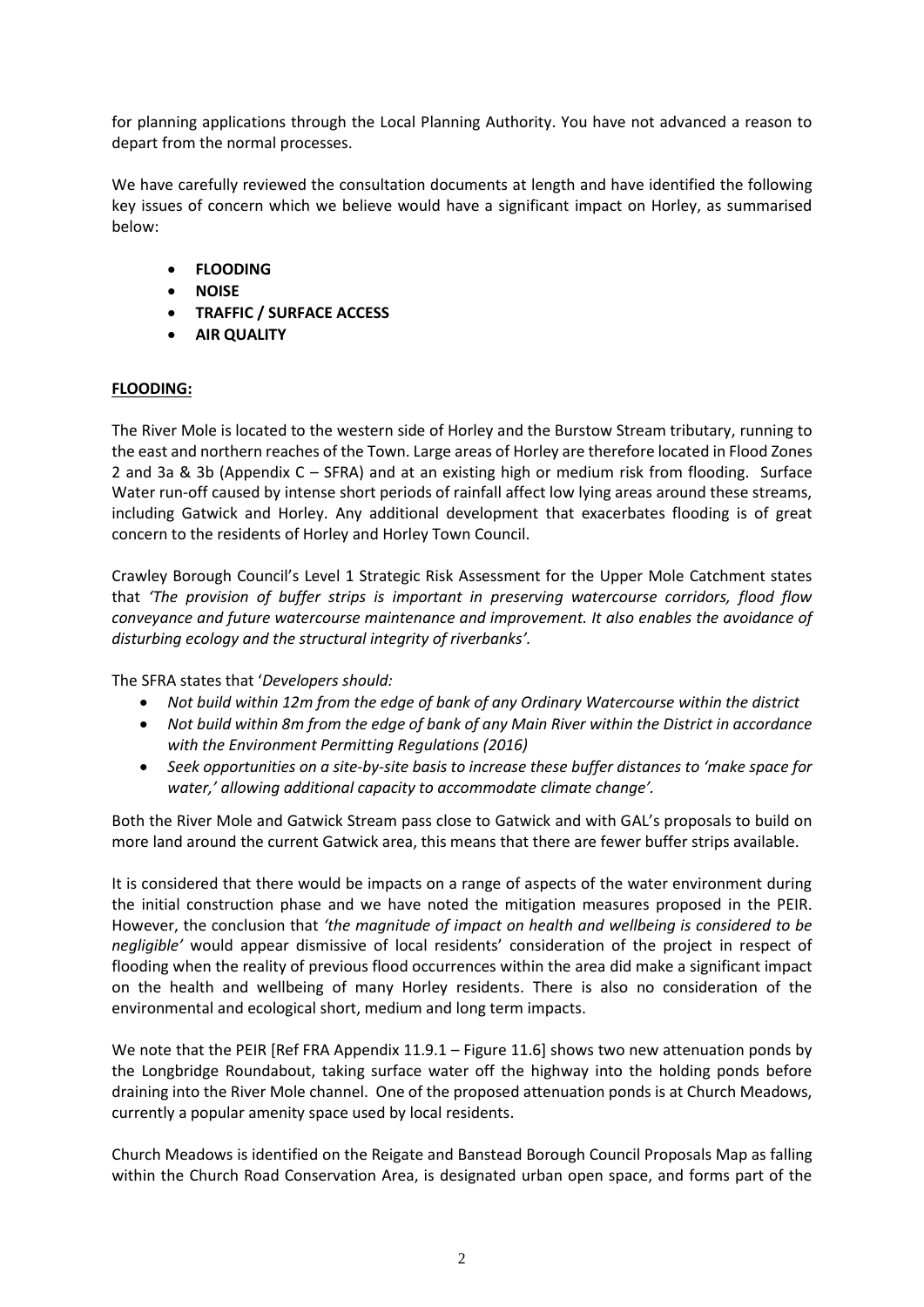Riverside Green Chain. Church Meadows is currently maintained by Horley Town Council on behalf of Reigate and Banstead Borough Council.

Both proposed attenuation ponds at the Longbridge Roundabout appear to accept highway run off as a result of the re-design of this roundabout. The relatively small re-design of the highway to necessitate two new attenuation ponds would appear excessive and thus the re-design appears to be fundamentally flawed.

Currently there are no balancing ponds in this area. Horley Town Council and its residents have deep concerns about the loss of this valuable amenity space for residents, visitors and wildlife. We trust that any ongoing maintenance costs and responsibility for ensuring effective functionality of the attenuation ponds in the event of a significant rainfall event will rest with GAL in perpetuity but confirmation of this should be provided in the DCO.

We note in Chapter 11 of the PEIR (para 11.5.1) that '*the design of proposed flood mitigation measures is subject to discussion with the LLFA and/or the Environment Agency. Therefore, details regarding their location and arrangements are subject to change'.* The location and extent of the attenuation ponds at Church Meadows must be reconsidered and relocated in order to ensure the retention of valuable public amenity space – perhaps only one pond would be sufficient on the Gatwick dairy farmland?

We also note that a further attenuation pond is proposed on the land to the north of the South Terminal flyover (currently identified as Site Allocation HOR9 in Reigate and Banstead Borough Council Local Plan for Horley Strategic Business Park) [Ref FRA Appendix 11.9.1 – Figure 11.4]. The same site is also identified in the GAL proposals for use as a construction compound for the duration of the project.

We note that this would therefore have future implications for the delivery of the strategic site allocation in both the short term (i.e. any time before 2032 due to its use during the construction period) and in the long term, in respect of the siting of the attenuation pond potentially compromising the comprehensive redevelopment of this strategic site as set out in adopted policy.

#### **Sewage/ Wastewater**

We understand that the existing airport facilities currently discharge foul wastewater and sewage between two discrete systems, one discharging to Thames Water's Crawley sewage treatment works and the other into Thames Water's Horley sewage treatment works approximately 6 km to the north of the airport via the trunk sewerage system. We raise concernsthat the level of increase in passenger capacity generated by the proposals would push the Horley Sewage Treatment Works over capacity (if it is not already) – particularly as we have raised recent concerns with the Environment Agency (EA) regarding the current leak from the Horley sewage works, near the new Westvale Park development.

We understand from the PEIR that '*Thames Water will complete an assessment of the impact of an increase in passenger numbers as a result of the Project on water treatment capacity at Crawley and Horley that would inform the ES'*, but that this has yet to be undertaken. HTC are keen to see that such an assessment is undertaken prior to the submission of the DCO application to properly inform a realistic solution.

We are supportive that the GAL proposals have sought to identify a potential location for a new treatment works (near the existing Crawley Sewage Treatment Works), should there be insufficient capacity.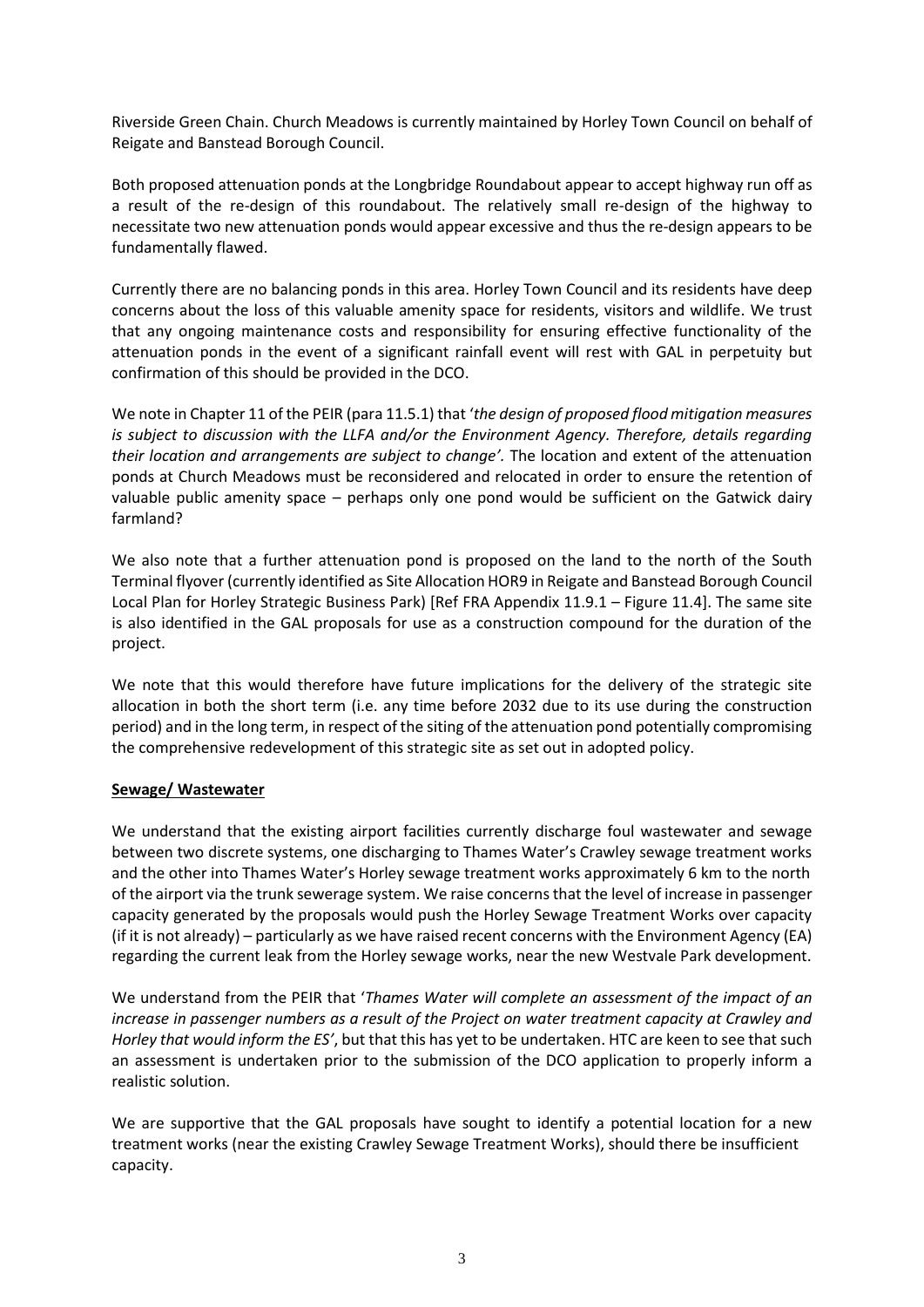## **NOISE:**

In relation to aircraft noise, Horley Town Council is protected by regulation in the AIP that aircraft departing from Gatwick must not overfly the town. Our southern neighbourhoods are likely to be the most affected by arrivals on westerly operations and departures on easterly operations but neither fly directly overhead. A major new residential development in Horley has been built under one of the NPR's and is not protected by the current AIP regulations.

We note that the PEIR states '*The Project includes 8 new exit/entrance taxiways, plus the end around taxiways and has been designed so that the numbers of go-arounds do not significantly increase. As such, noise disturbance from go-arounds is not expected to increase'.* Whilst this might be true for arriving aircraft to exit the runway with more options, these will have no impact on departing aircraft which are slow to roll.

The noise modelling Lmax Contours shown in the PEIR at Section 14.4.54 assumes aircraft would fly along already used flight paths, however, it is noted in Figure 8.1 of the Consultation Overview Document that different areas are overflown from the proposed northern runway. It is therefore unclear whether there is to be a change in flight paths off the northern runway. Notwithstanding the inconsistency highlighted, assuming flight paths to and from the main runway would not be affected, only departures would routinely use the northern runway (other than during maintenance of the main runway when arrivals and departures may use it as is the case now). These would fly straight ahead until they turn onto the relevant Standard Instrument Departure (SID) Route within the Noise Preferential Route generally 5 to 16 km from the end of the runway. These flight paths would be 210 metres north of the equivalent flight paths from the main runway. Thus, areas to the north of the existing extended runway centreline, to the east and to the west of the airport up to about 5 to 16 km from the runway ends, would experience more aircraft closer to them every day. The changes in noise from individual aircraft taking off on the northern runway compared to the main runway have been illustrated using Lmax 60 dB contours. This acknowledges that residential areas in south Horley would suffer an increase noise & possible annoyance, which is of major concern to HTC and its residents.

Experience from complaints received by the airport in 2019 indicated that the main cause of annoyance was not an individual aircraft event but the continuous noise from an increase in movements. Therefore increasing the number of flights proposed under the DCO has the potential for a massive increase in annoyance to residents and the number of complaints lodged with GAL.

The SOAEL (Significant Observed Adverse Effect Levels) values are below the current N65 day & N60 night metrics. We note the values set out in Table 14.4.4 (restated below) but HTC question whether GAL should model contours based on the proposed SOAEL's.

| <b>Issue</b> | <b>LOAEL</b>           | <b>SOAEL</b>           |
|--------------|------------------------|------------------------|
| Day          | Leg, 16 hour day 51db  | Leg, 16 hour day 63db  |
| Night        | Leq, 8 hour night 45db | Leq, 8 hour night 55db |

#### Table 14.4.4

We are also concerned about the noise impacts to residents living in Horley South (including the Gardens Estate and Riverside) during the construction period. The GAL proposals estimate 13 phases of construction over 12 years between 2024 – 2035 & another period between 2036 & 2038. The GAL proposals (PEIR Section 17.9.10) conclude that one property in Horley could experience noise levels above the Significant Observed Adverse Effect Level (SOAEL) during the daytime; nine properties in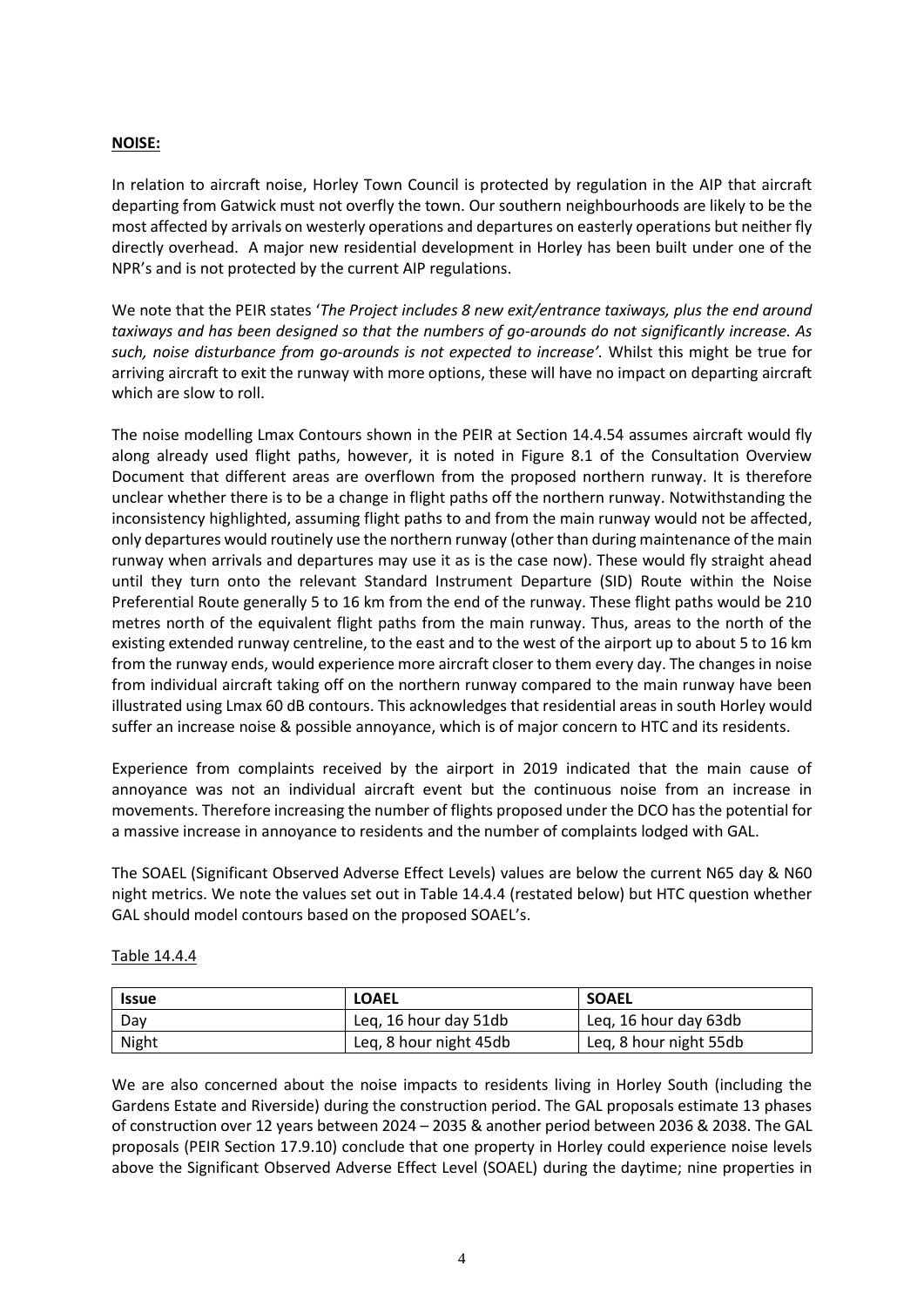Horley could experience noise levels above the SOAEL during the evening; and 120 properties could experience noise levels above the SOAEL during the night-time period (91 in Horley) [although we note some inconsistency in the figures reported in various chapters of the PEIR]. Therefore, despite mitigation being proposed, a significant number of residents will be impacted over a decade and subject to construction noise 24/7.

We would concur with the findings that *'Horley has the highest potential for adverse changes in noise exposure due to night works required for the highway alterations'* (PEIR 17.9.62) and whilst it is acknowledged that the proposed mitigation measures reduce the number of households affected the significance of the effects is stated as 'moderate adverse' which we do not consider to be acceptable in the overall balance.

The Consultation Overview document (page 137 section 137) states that there will be *'Potential adverse impact to Riverside Garden Park & residential area'.* Furthermore, Page 138 sections 49-51 state that *'night-time impacts may be significant on health & quality of life'*. We note that the consultation documents indicate that noise insulation schemes may be necessary with option of temporary re-housing of residents. However, the documentation provides no suggestions on the type & quality of the temporary accommodation, how long for & who will pay for this and associated removal costs, and whether there is a difference between homeowners and tenants. We have concerns regarding this level of mitigation, particularly regarding the "temporary" nature of any rehousing. As the project is likely to take in excess of 10 years to complete, it is questionable as to whether it can realistically be considered a "temporary situation".

We note that a new noise bund along the A23 boundary with Riverside Garden Park is proposed, however, this will entail the loss of some of this existing high quality valuable community open space, not to mention the loss of mature tree screening along the existing A23 impacting on the character and visual appearance of the park. Whilst the loss of this land is proposed to be mitigated by proposing an area of land the other side of the airport spur which is currently an airport car park, we do not consider this substituted land as being of comparable quality and locationally suitable compared to what would be lost.

Furthermore, noise mitigation in this area is proposed to be 2 metres high which seems totally inadequate when looking at the height of the noise bunds at the western end of the airport.

The PEIR (Section 17.2.10) states that *'the government seeks to strike a balance between the negative impacts of noise, such as on health and wellbeing, and the positive economic impacts of aviation. A general principle is to ensure that benefits from future growth are shared between the aviation industry and local communities. As such, the industry should continue to reduce and mitigate noise as airport capacity grows, with the government's policy on aviation noise consistent with agreed international approaches and relevant European laws'*. We consider that, to date, benefits have not been shared with the local community, as the noise contours have not significantly reduced over time with the introduction of quieter aircraft. Whilst this could change with the increasing number of NEO's & MAX's in the airline fleets operating from Gatwick, we still remain very concerned.

#### **TRAFFIC / SURFACE ACCESS:**

The GAL development proposes a Construction Code of Practice which we support. However, we are sceptical that the requirement for construction traffic to use the M23 can be successfully controlled. In particular, any construction traffic using the proposed construction compound along the Balcombe Road as there is currently no access to the south terminal/ M23 spur Road nor is one proposed. It is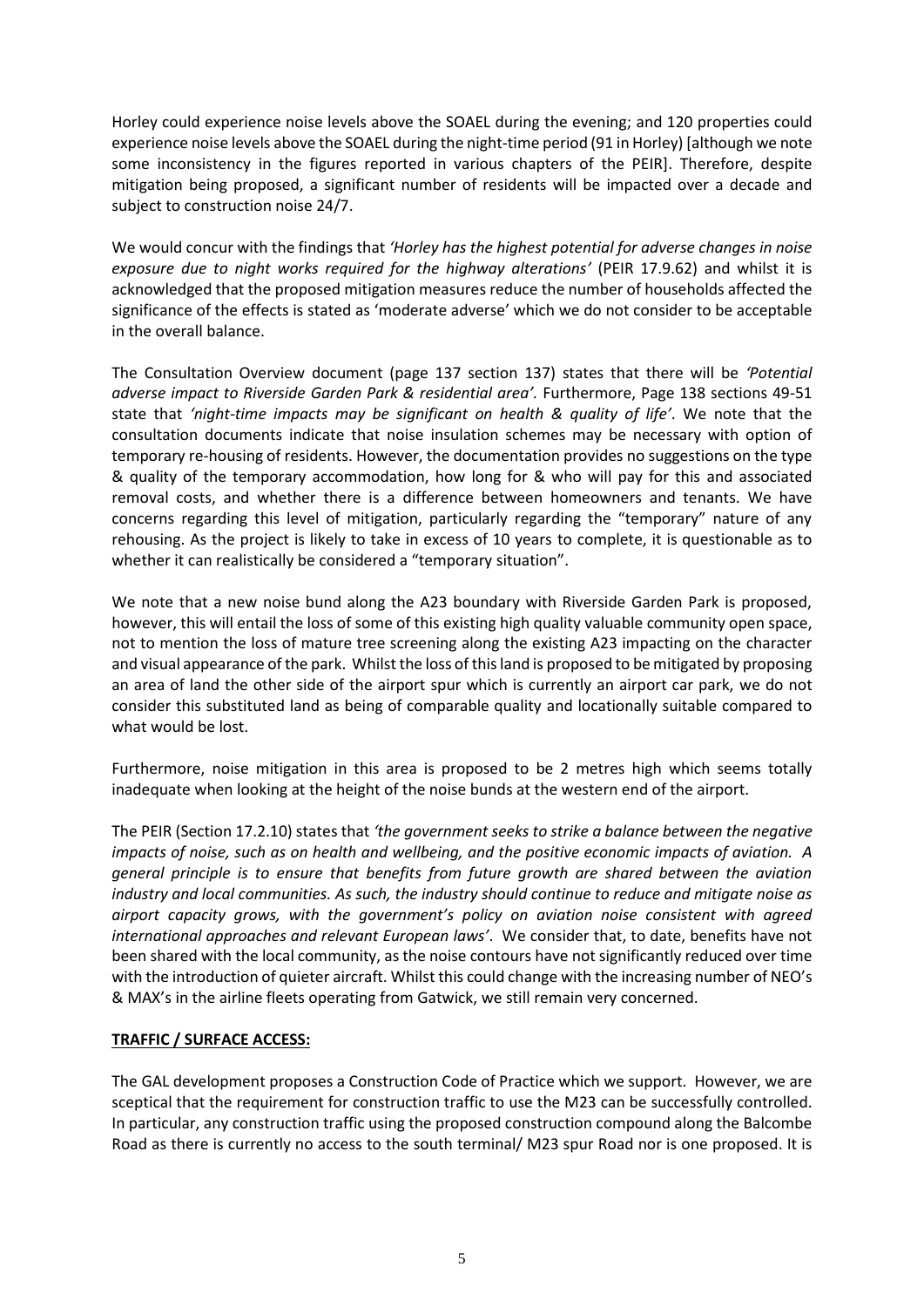not clear how GAL propose to manage construction staff traffic not adding to the pressure on local roads particularly in the Horley area surrounding the airport?

Whilst we welcome the long-term objective of the proposed road alterations which seek to separate airport traffic from local road traffic, we are concerned about the phasing of these works and the visual/ noise impact of the proposed alterations to the A23/ M23 spur on the residents living in the Horley Gardens Estate, given the significant removal of vegetation.

We are alarmed to read that the phasing of new road infrastructure is scheduled towards the end of the NRP's proposed timeline (i.e. after the increase in passenger numbers). This is unacceptable to Horley Town Council as the existing road network is unlikely to have sufficient capacity to cope with the additional traffic. We would advocate for trigger points, based upon passenger numbers which will require certain new infrastructure to be in place and ask that this be given due consideration.

We note that the M23 Spur Bridge over the Balcombe Road is likely to require substantial works to facilitate the proposed access improvements. However, limited information has been provided to determine what impact that could have on the free flow of traffic along the Balcombe Road, an important route for residents into and out of Horley. HTC seek clarification on the duration of any works needed and any potential diversion routes, alongside the phasing of these works in relation to the wider construction phasing.

We note that most of the traffic flows calculated in the PEIR (Appendix 12.9.2) seem to be those in West Sussex, however, the majority of road traffic to Gatwick will at some point on their journey travel through Surrey and we request that Surrey roads (including the A217/A23) are included.

Furthermore, we would question what the impact would be if the Government (DfT) seek to return smart motorways to their original configuration (i.e. re-instatement of the hard shoulder) for Gatwick's surface access calculations?

We have also been advised that the planned funding for major rail infrastructure improvements in the Croydon area (e.g. Windmill Junction) has been re-assigned and there is no indication when funding might be available in the future. This will mean the current Brighton Main Line will have to cope with a massive increase in demand from passengers [ as forecast by GAL] and staff on the airports only rail link to the capital.

#### **AIR QUALITY:**

The Horley AQMA includes an area of the southwest of Horley to the north of the airport, including Riverside Garden Park. The AQMA was designated for exceedances of the annual mean NO2 air quality standard.

Whilst the PEIR would suggest that air quality will remain comparable to baseline levels, vehicle emissions across the UK are improving due to improvements in technology which has seen air quality dramatically improved – for example, we understand that air quality in Hooley, to the north of the borough (almost entirely caused by vehicles previously) has dramatically improved in the last couple of years. We feel it is unfair for Horley residents not to benefit from the improvements in air quality being enjoyed by almost all other parts of the UK as a result of these proposals which are merely seeking to keep air quality at or around existing baseline levels.

We understand that at the time of writing the PEIR, no specific emission factors are available to allow quantitative assessment of ultrafine particles. While currently there are no regulations controlling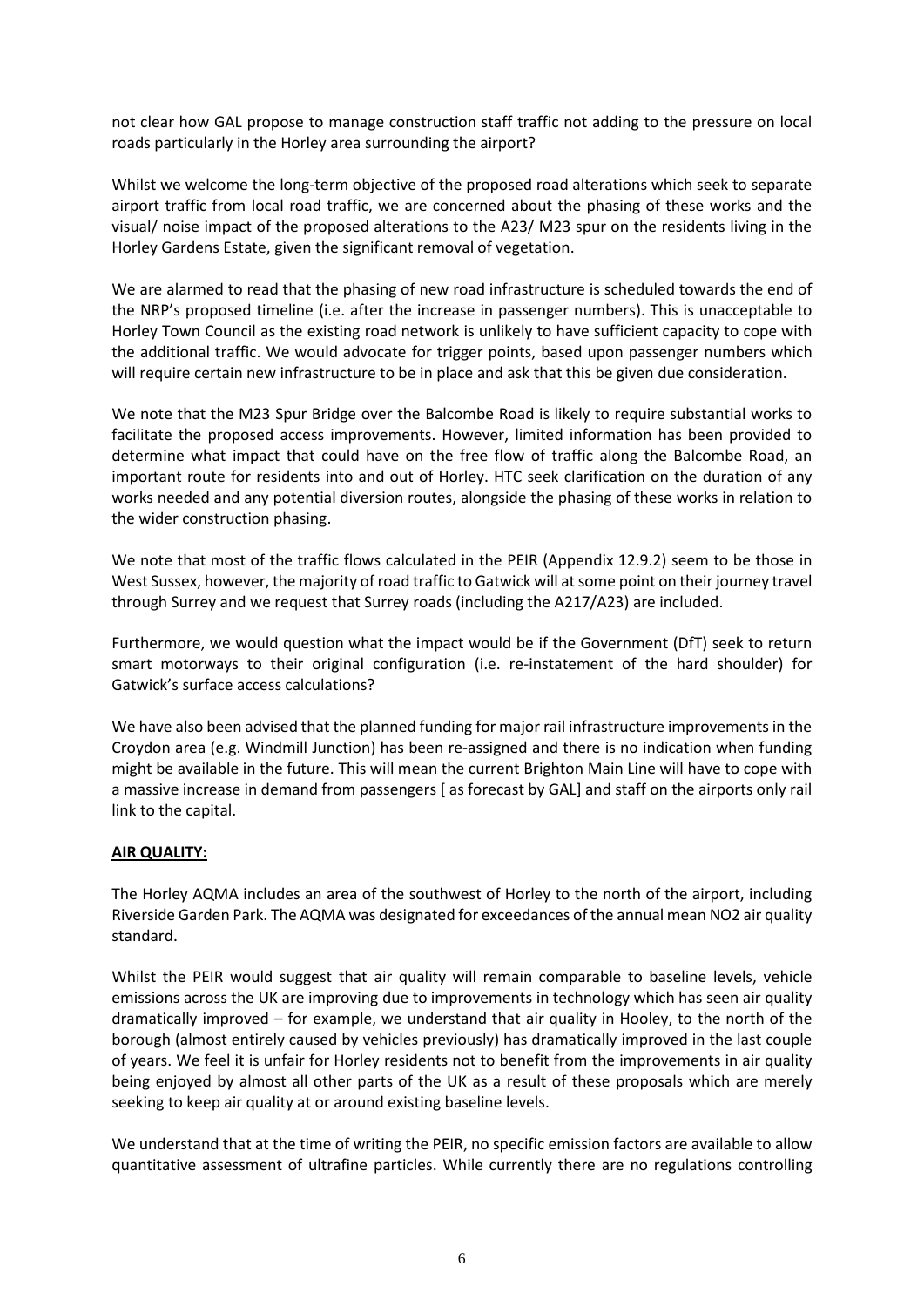ultra-fine emissions, there is growing concern that they are dangerous. We recognise that aircraft are a key source of ultra-fine particles and we understand that there are currently areas of Horley near the airport that have ultra-fine particulate levels in the air comparable to that seen in central London. We therefore consider that an assessment on ultra-fine particles should be included in the revised ES as part of the DCO application having regard to any emerging policy and legislative change in this regard.

We understand that the WHO published revised guidance on air pollution in September 2021, which recommends a reduction in annual average nitrogen dioxide concentration to 10ug/m3. Given that levels around the airport are anticipated to be significantly above this level, we request that GAL undertake further assessment and mitigation to address the revised WHO guideline value, particularly in light of the Government's commitments at the recent COP26.

#### **Other Matters – Climate Change**

At its Full Council meeting held on 10 December 2019 Horley Town Council declared a Climate **[Emergency](https://www.horleysurrey-tc.gov.uk/news/article/993) that requires urgent action.** 

The recent COP26 Meeting reaffirmed the UK's commitment to tackling climate change. The Glasgow Climate Pact *'recognizes that limiting global warming to 1.5 <sup>o</sup>C requires rapid, deep and sustained reductions in global greenhouse gas emissions, including reducing global carbon dioxide emissions by 45 per cent by 2030 relative to the 2010 level and to net zero around mid-century, as well as deep reductions in other greenhouse gases'* (our emphasis).

The PEIR acknowledges that the GAL proposals will result in higher overall greenhouse gas emissions, which would appear contrary to the UK Government's climate change ambitions of achieving carbon zero by 2050.

The GAL proposals appear to place significant reliance on Sustainable Aviation Fuel (SAF) and we would question how achievable this is  $-$  will a supply of SAF be in place to meet demand? Notwithstanding this, the use of SAF raises its own climate change concerns as the majority are from plant-based sources associated with the potential destruction of rain forests to create more land for crop growing alongside competing for land growing crops for human consumption.

If Gatwick's air traffic expands at the rate suggested in the PEIR, Gatwick's CO2 emissions will contribute to a significant proportion of the Government's total aircraft CO2 emissions for the whole of the UK. This seems contrary to the Government's "Levelling Up" Strategy whereby concentrating so much air traffic south of London could impact the economic and environmental sustainability of other UK airports, especially northern ones, if the broader Government target for aircraft CO2 emissions is to be taken seriously.

Furthermore, it could be argued that not all CO2 emissions are equally important or valuable - if the UK Government are serious about achieving carbon net-zero by 2050, is there a justifiable need to be generating CO2 on non-essential short-haul flights vs. CO2 emitted to heat homes or for food production.

# **Conclusions**

Horley Town Council supports the build back of Gatwick Airport and associated economic benefits associated with this. We would, however, question the demand forecast for such levels of passenger